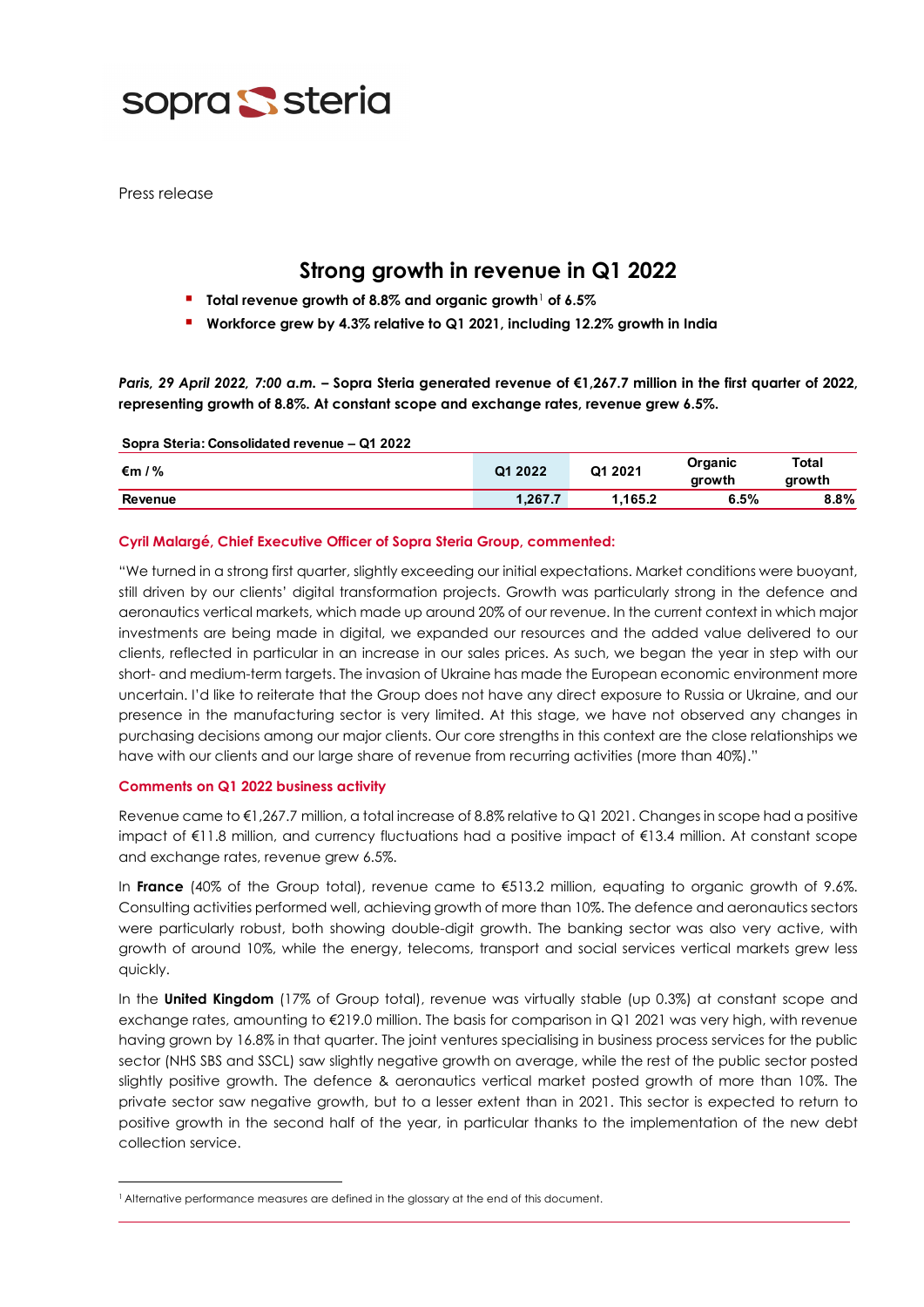The **Other Europe** reporting unit posted €365.0 million in revenue (29% of the Group total). Organic revenue growth for the reporting unit was 8.1%. This performance was driven by Scandinavia and Bénélux, with these two geographic regions seeing double-digit growth.

Revenue for **Sopra Banking Software** (8% of Group revenue) came to €103.2 million, equating to slight growth with respect to Q1 2021 (up 0.8%). As in previous quarters, the reporting unit continued to invest in product development, focusing in particular on digital layers. The gradual transformation of R&D continued according to plan.

The **Other Solutions** reporting unit (5% of Group revenue) posted revenue of €67.3 million, representing organic growth of 5.9%. Human resources solutions posted growth of 9.1%. Revenue from property management solutions was relatively stable.

# **Workforce**

**3,585 new employees** joined the Group in the first quarter of 2022, representing around a third of the annual recruitment target.

At end-March 2022, the Group's **net workforce** was up 4.3% compared with Q1 2021, with 12.2% of this increase in India. The Group had a total workforce of 48,114 people, compared with 47,437 people at 31 December 2021 and 45,959 people at 31 March 2021. Staff employed at international service centres (India, Poland, Spain, etc.) represented 18.3% of the total workforce (17.5% at 31 March 2021).

The number of **subcontractors** was up 738 people at end-March 2022 compared with end-December 2021.

**The workforce attrition rate** came to 20%, a level similar to Q1 2019.

# **Outlook**

The macroeconomic environment has deteriorated since the invasion of Ukraine on 24 February 2022. However, the first quarter was dynamic and slightly exceeded the Group's initial expectations. Given this situation and based on the information currently available, the targets previously reported on 24 February 2022 remain valid.

# **Recap of targets for 2022 reported on 24 February 2022**

- **•** Organic revenue growth of between 5% and 6%
- **•** Operating margin on business activity of between 8.5% and 9.0%
- Free cash flow of around €250 million

## **Q1 2022 revenue presentation meeting**

Revenue for the first quarter of 2022 will be presented to financial analysts and investors via a bilingual (French and English) conference call to be held on 29 April 2022 at 8:00 a.m. CET:

- French-language phone number: +33 (0)1 70 71 01 59 PIN: 66479034#
- English-language phone number: +44 (0)207 194 37 59 PIN: 86559732#

Practical information about this conference call can be found in the 'Investors' section of the Group's website: <https://www.soprasteria.com/investors>

## **Upcoming financial publications**

Wednesday, 1 June 2022 (2:30 p.m.): General Meeting of Shareholders Thursday, 28 July 2022 (before market open): Publication of H1 2022 results Friday, 28 October 2022 (before market open): Publication of Q3 2022 revenue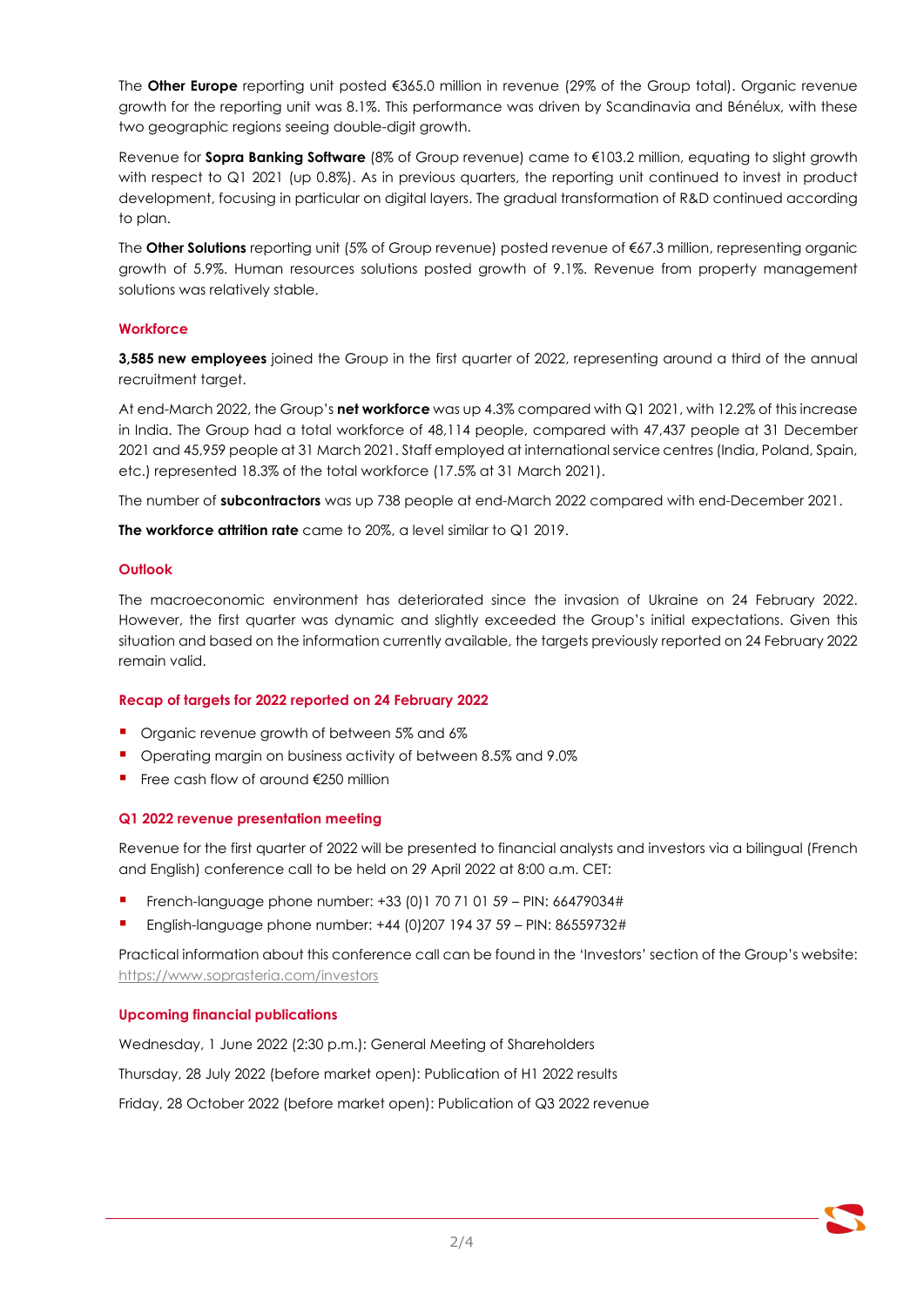### **Glossary**

- **Restated revenue:** Revenue for the prior year, expressed on the basis of the scope and exchange rates for the current year.
- **Organic revenue growth:** Increase in revenue between the period under review and restated revenue for the same period in the prior financial year.
- **EBITDA:** This measure, as defined in the Universal Registration Document, is equal to consolidated operating profit on business activity after adding back depreciation, amortisation and provisions included in operating profit on business activity.
- **Operating profit on business activity:** This measure, as defined in the Universal Registration Document, is equal to profit from recurring operations adjusted to exclude the share-based payment expense for stock options and free shares and charges to amortisation of allocated intangible assets.
- **Profit from recurring operations:** This measure is equal to operating profit before other operating income and expenses, which includes any particularly significant items of operating income and expense that are unusual, abnormal, infrequent or not foreseeable, presented separately in order to give a clearer picture of performance based on ordinary activities.
- **Basic recurring earnings per share:** This measure is equal to basic earnings per share before other operating income and expenses net of tax.
- **Free cash flow:** Free cash flow is defined as the net cash from operating activities; less investments (net of disposals) in property, plant and equipment, and intangible assets; less lease payments; less net interest paid; and less additional contributions to address any deficits in defined-benefit pension plans.
- **Downtime:** Number of days between two contracts (excluding training, sick leave, other leave and presale) divided by the total number of business days.

#### **Disclaimer**

This document contains forward-looking information subject to certain risks and uncertainties that may affect the Group's future growth and financial results. Readers are reminded that licence agreements, which often represent investments for clients, are signed in greater numbers in the second half of the year, with varying impacts on end-of-year performance. Actual outcomes and results may differ from those described in this document due to operational risks and uncertainties. More detailed information on the potential risks that may affect the Group's financial results can be found in the 2021 Universal Registration Document filed with the Autorité des Marchés Financiers (AMF) on 17 March 2022 (see pages 38 to 44 in particular). Sopra Steria does not undertake any obligation to update the forward-looking information contained in this document beyond what is required by current laws and regulations. The distribution of this document in certain countries may be subject to the laws and regulations in force. Persons physically present in countries where this document is released, published or distributed should enquire as to any applicable restrictions and should comply with those restrictions.

#### **About Sopra Steria**

Sopra Steria, a European leader in the field of technology, renowned for its consulting, digital services and software development, helps its clients drive their digital transformation and obtain tangible and sustainable benefits. It provides end-to-end solutions to make large companies and organisations more competitive by combining in-depth knowledge of a wide range of business sectors and innovative technologies with a fully collaborative approach. Sopra Steria places people at the heart of everything it does and is committed to putting digital to work for its clients in order to build a positive future for all. With 47,000 employees in nearly 30 countries, the Group generated revenue of €4.7 billion in 2021.

#### **The world is how we shape it.**

Sopra Steria (SOP) is listed on Euronext Paris (Compartment A) – ISIN: FR0000050809 For more information, visit us a[t www.soprasteria.com](http://www.soprasteria.com/)

#### **Contacts**

#### **Investor Relations Press Relations**

Olivier Psaume Caroline Simon (Image 7) [olivier.psaume@soprasteria.com](mailto:olivier.psaume@soprasteria.com) [caroline.simon@image7.fr](mailto:caroline.simon@image7.fr) +33 (0)1 40 67 68 16 +33 (0)1 53 70 74 65